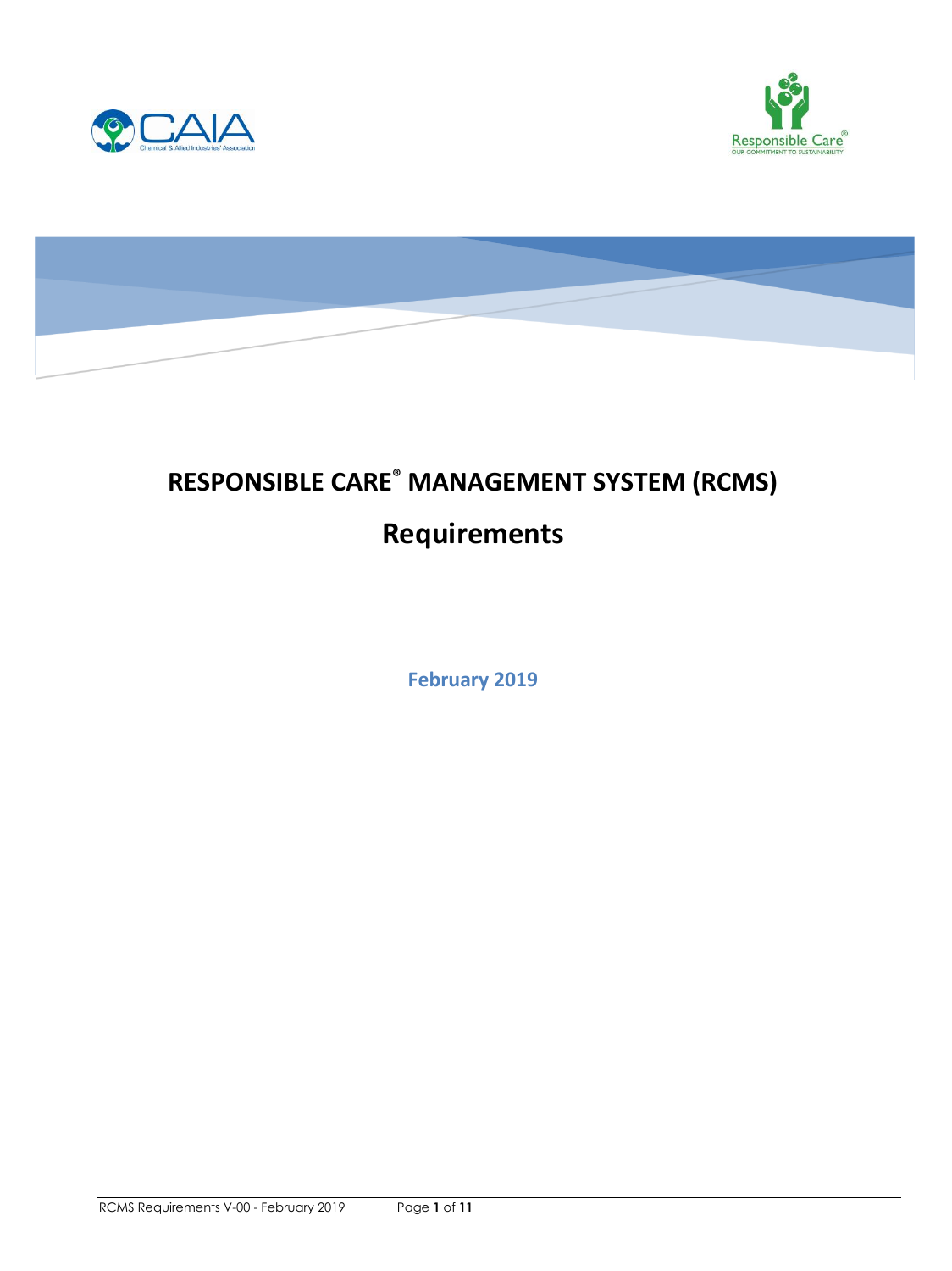



# **1. INTRODUCTION**

Responsible Care® is the global chemical industry's comprehensive safety, health, environment (SHE) and security performance improvement initiative. It is adopted, implemented and maintained by chemical associations along with their member companies to continually improve SHE and security performance of their operations and products in a manner responsive to the concerns of the public.

Responsible Care® was developed as a model for the management of chemicals by the Chemistry Industry Association of Canada (CIAC) in 1985 and has since been adopted by chemical associations in more than 60 economies. Responsible Care® is the basis of significant cultural change within the chemical industry which leads to improved performance and new levels of dialogue with the public about issues of mutual concern.

The global chemical industry has embraced Responsible Care® because it is viewed as "good citizenship" with a positive impact on companies' performance, and competitiveness. For the individual company, implementation of Responsible Care® leads to improved efficiency, lower SHE and security costs as well as improved relations with stakeholders. For the global chemical industry, successful implementation of Responsible Care® demonstrates an appropriate policy which protects its public licence to operate and its ability to innovate and meet society's demands for its products. For the public, successful implementation of Responsible Care® ensuresthat the chemical industry will continue to provide beneficial products to society and continually reduce its impacts, while maximising its positive contributions to human health and safety, the economy and environment.

The chemical industry appreciates input pertaining to the management of chemicals from the public and other stakeholders to include in the development of policies and programmes. As the Responsible Care® network continues to expand to new regions, countries and companies, capacity building has been fostered, SHE and security information shared and an increasingly rigorous system of checklists, Key Performance Indicators(KPIs) and verification procedures are being employed. Through Responsible Care®, companies commit to go beyond self-assessment and adopt performance verification processes by external parties. While some associations have introduced mandatory third-party verification of company performance, others partner with Governments to validate performance. With effect from September 2004, self-assessment has been replaced by mandatory third-party verification of all Responsible Care® signatories in South Africa, using CAIA approved Audit Guidance Documents (AGDs).

Auditing a Responsible Care® Management System (RCMS) by CAIA approved auditors verifies that a company has implemented the elements of Responsible Care® to a certain defined level. An RCMS audit results in the issuance of a certificate and is only open to Responsible Care® signatories. Responsible Care® is implemented through a management system approach that offers an integrated structured method based on the internationally accepted elements of Plan-Do-Check-Act. With a formalised sustainability management system such as the RCMS, companies will be in a position to turn their sustainability vision into real results. As a Responsible Care® signatory, the company will be expected to:

- **PLAN** that is, identify, assess and evaluate potential hazards and risks associated with products, processes, distribution and other operations. The company shall establish goals and objectives to address any significant hazards and risks, taking into consideration the concerns of their employees, communities, customers, suppliers and other stakeholders.
- **DO**, or implement what has been planned. The company shall establish, document and communicate responsibilities to meet their stated goals and objectives. This includes creating processes to identify and meet staff training needs on performance-related job requirements. Communicating with employees and other stakeholders is essential.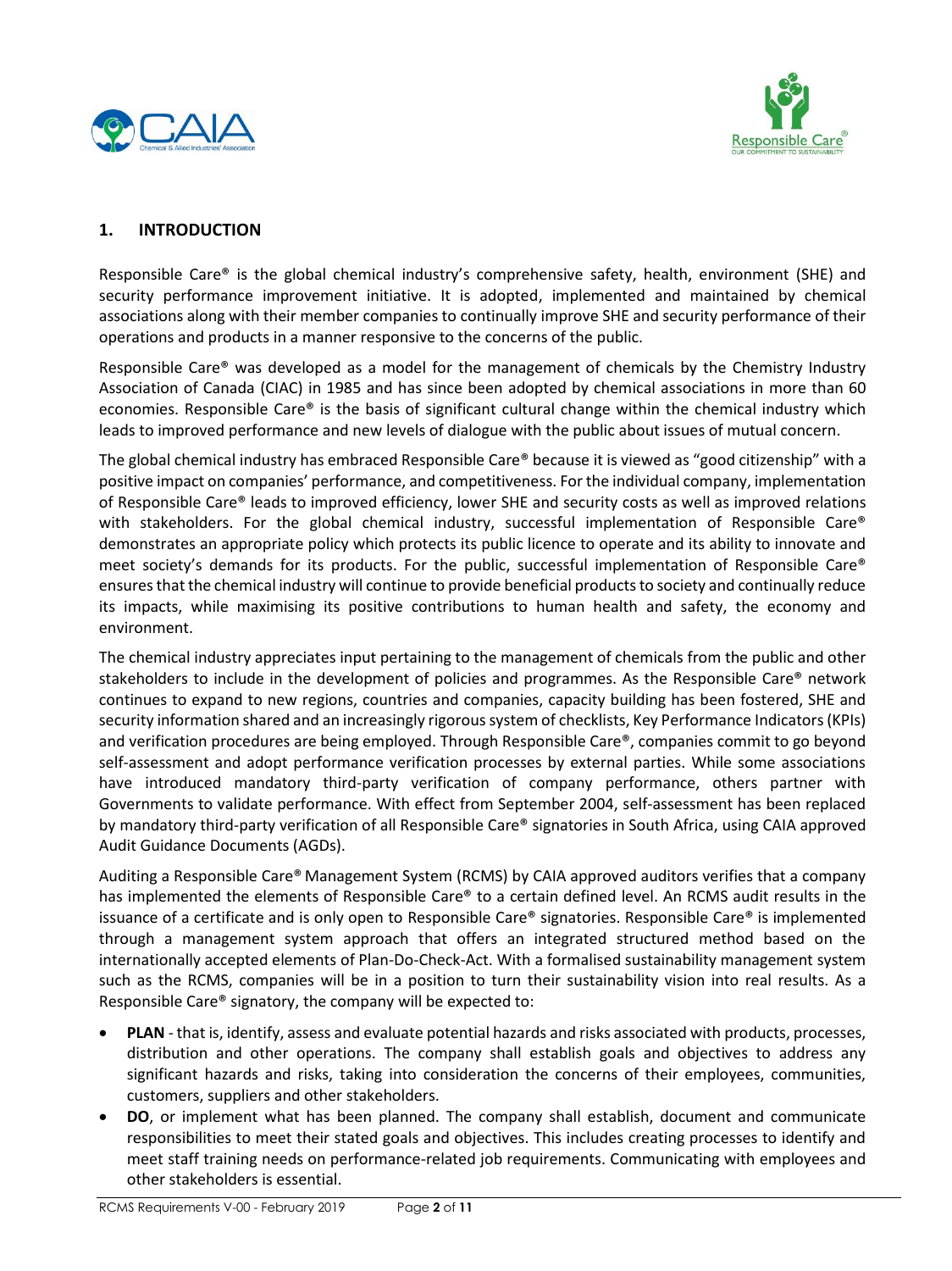



- **CHECK** progress. This stage highlights performance measurement and corrective action. Activities include self-assessments, in which the company regularly measure and evaluate performance including compliance with regulatory and legislative requirements. The company shall also take corrective and preventive action to make the necessary adjustments. In addition, the company shall establish procedures for the identification and maintenance of Responsible Care® records.
- **ACT**. Senior executives periodically review the continuing suitability, adequacy and effectiveness of the RCMS and make any necessary changes to enhance performance. The results of this process are shared with relevant stakeholders.

Signatories eligible for RCMS certification shall be audited against the requirements in ten key areas, namely:

- Management commitment
- Shareholder engagement
- Product stewardship
- Process safety
- Storage and transportation
- Pollution prevention
- Resource efficiency
- Health and safety
- Emergency response
- Security (under development)

Companies can align and integrate the RCMS with other SHE management systems such as ISO 45001, ISO 9001, ISO 14001 and OHSAS 18001 into one Business Operating System (BOS) to ensure that implementation of the third-party verification process is cost-effective, efficient and avoids the creation of dueling management systems and/or administrative conundrums. Furthermore, it is worthwhile to note that ISO 45001 is aligned with ISO 9001 (Quality Management), ISO 14001 (Environment Management) and builds on OHSAS 18001, which is a framework aimed at controlling risks. It is the responsibility of signatories to the Responsible Care® Initiative to align and integrate the RCMS to other SHE-related management systems.

#### **2. BENEFITS OF IMPLEMENTING RESPONSIBLE CARE®**

- **2.1 Encourages excellence** The RCMS has a broad set of requirements that drives a company to achieve performance excellence in the areas of SHE and security. Implementing the Responsible Care® Initiative ensures the safe use of chemicals throughout the value chain to protect users and customers.
- **2.2 Increased organisational operating and cost efficiency** The RCMS provides a method to integrate safety, environmental, security and health performance thereby improving efficiencies of the separate processes and systems. Through reduction of incidents and damage to the environment, the Responsible Care® Initiative brings an efficiency advantage, in the long term.
- **2.3 Competitive advantage** Implementing the RCMS can lead to competitive advantage due to greater performance across areas of SHE and security. The Responsible Care® Initiative goes beyond meeting legislative and regulatory requirements. Responsible Care® represents superior SHE, product stewardship and value chain performance, combined with robust stakeholder engagement, a combination not provided by ISO certification.
- **2.4 Encourages teamwork** The RCMS implementation process encourages teamwork through the definition of how the different management groups in a company interact.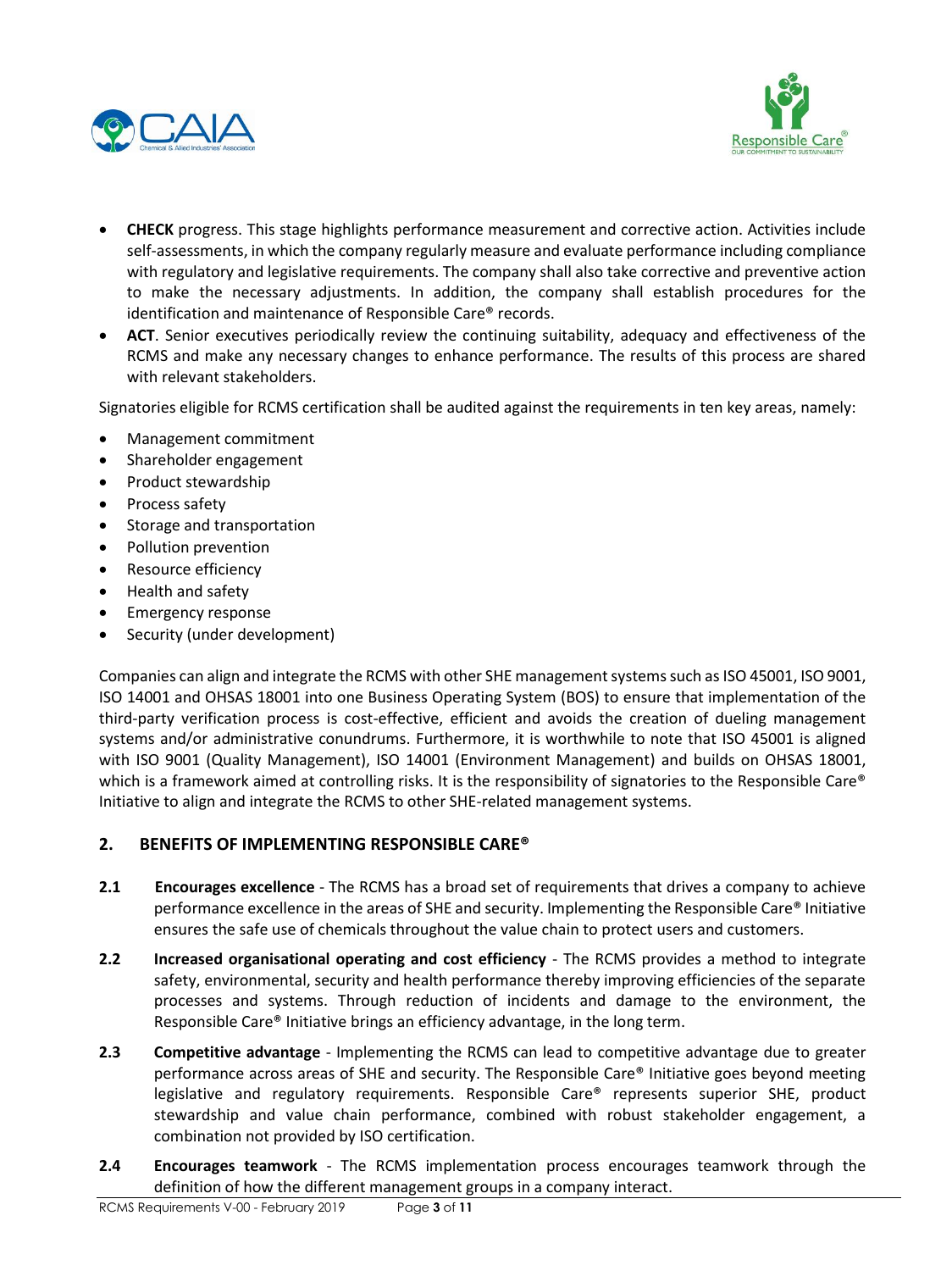



- **2.5 Stakeholder involvement** Implementing the RCMS allows companies to engage relevant stakeholders to improve stakeholder relations, generate feedback and reinforce credibility.
- **2.6 Emergency Response** Implementing the RCMS gives companies recognition around the world in terms of emergency preparedness, enhancing business.

## **3. APPLICABILITY OF THE RCMS REQUIREMENTS**

The RCMS requirements shall apply to:

- 1. RCMS auditors.
- 2. Responsible Care® signatories.
- 3. CAIA.
- 4. All businesses, operations and facilities/sites of a Responsible Care® signatory that are considered to be in its turnover calculation for its CAIA membership, are subject to this procedure.

These requirements do not apply to a Responsible Care® signatory's joint ventures or similar entities where the signatory does not exercise controlling interest. CAIA reserves the right to clarify to which facility these requirements apply.

#### **4. TERMS AND DEFINITIONS**

#### **4.1 RCMS Audit Cycle**

Three-year intervals established by CAIA, during which Responsible Care® signatories shall fulfil their RCMS audit requirements.

#### **4.2 RCMS Audit Requirement**

Third-party verification of the RCMS, where a CAIA approved external auditor performs an RCMS audit at the Responsible Care® signatory's facility/site.

#### **4.3 CAIA Approved RCMS Auditor**

An independent auditor who is employed to conduct RCMS audits. CAIA approved auditors are certified by CAIA.

#### **4.4 Facility/Site**

For purposes of this document, a facility/site is defined as a location falling under a Responsible Care® signatory's turnover calculation submitted to CAIA, where the company manufactures or sells products and/or services.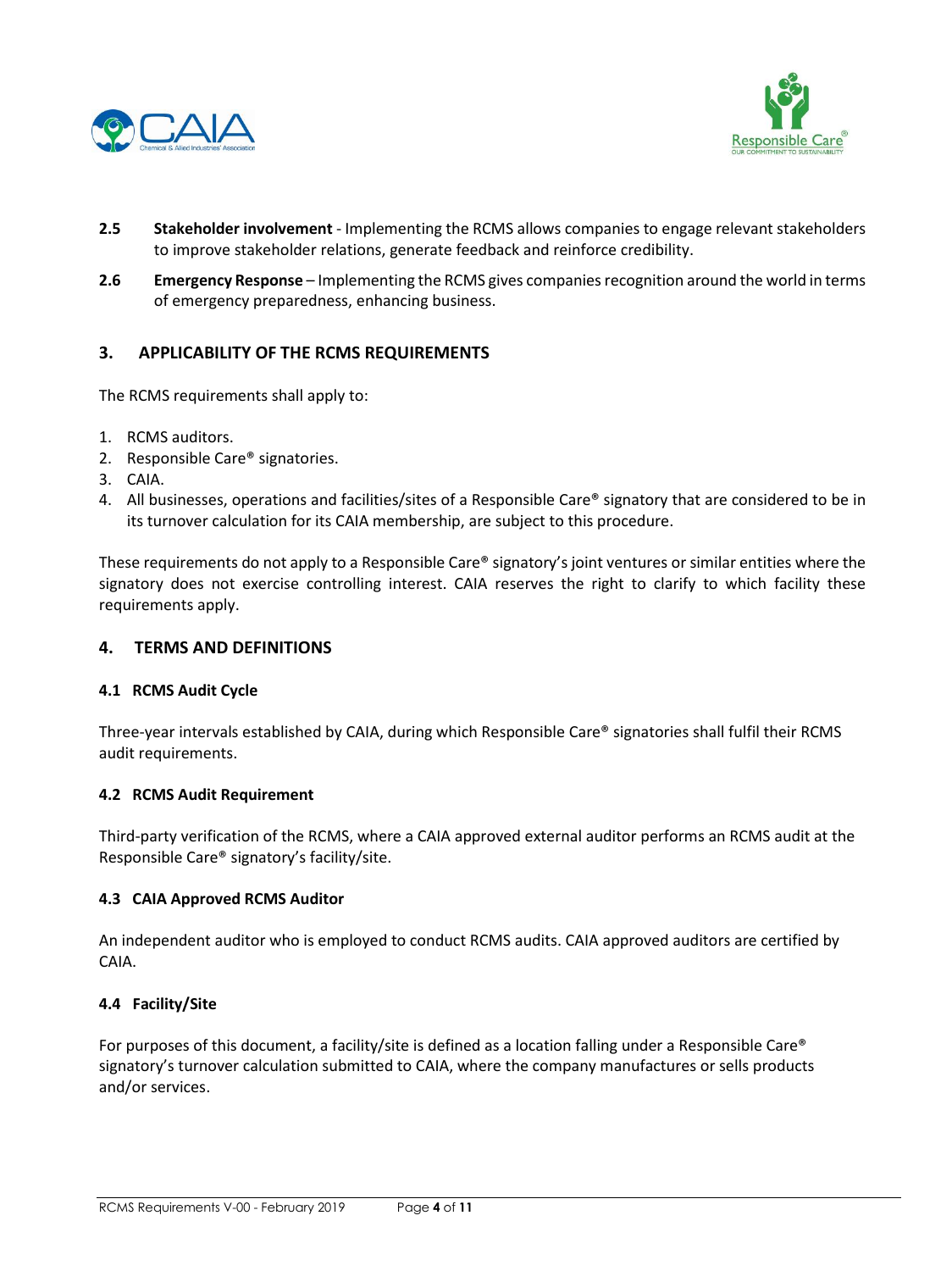



#### **4.5 Headquarters**

For purposes of this document, the headquarters is where the administrative functions of the RCMS are managed and directed for the organisation being audited/certified.

## **4.6 RCMS**

This term refers to a comprehensive SHE and security management system whose requirements are defined in this document.

# **5. RESPONSIBLE CARE® GLOBAL CHARTER (RCGC)**

The RCGC was initially developed by the International Council of Chemical Associations (ICCA) in 2005 and was officially launched during the International Conference on Chemicals Management (ICCM) in February 2006 in Dubai. The Charter goes beyond the original elements of Responsible Care® since its inception in 1985. It focuses on new and important challenges facing the chemical industry and society, such as public dialogue over sustainable development, effective management of chemicals along the value chain, greater industry transparency, broader global harmonisation and consistency among the national associations. The elements of the RCGC were as a result of the evaluation of the chemical industry practices and performance that has evolved since the mid-1980s and the consideration of the recommendations of independent stakeholders (SustainAbility Stakeholder Survey: February 2004).

In 2014, the RCGC was revised and updated to respond effectively to current stakeholder expectations, as well as the opportunities and challenges facing the global chemical industry. It now focuses on the roles, responsibilities and accountabilities of global chemical companies in support of Responsible Care®. The RCGC has six elements that are consistent with ICCA policies and the Responsible Care® Initiative's original features.

CAIA encourages all Responsible Care® signatories, in particular, the multinational companies that have their headquarters based in South Africa to declare their support and adopt the fundamental features of the RCGC. The *International Council of Chemical Association's Responsible Care® Global Charter* and *Your Guide to the International Council of Chemical Association's Responsible Care® Global Charter* can be downloaded **HERE**.

## **6. CAIA'S GUIDANCE TO THE ICCA RCGC IN SOUTH AFRICA**

The *International Council of Chemical Association's Responsible Care® Global Charter* and *Your Guide to the International Council of Chemical Association's Responsible Care® Global Charter* are documents of external origin referenced in the RCMS Requirements document for South Africa. External documents referenced for use within the RCMS will be reviewed for context by CAIA to determine their applicability. CAIA has adopted the *Your Guide to the International Council of Chemical Association's Responsible Care® Global Charter* document, reviewed it for South Africa's chemical and allied industries and has modified the six elements as described herein.

Signatories to the RCGC commit to actively strengthen Responsible Care® worldwide by dedicating their company, employees, technologies and business practices to the following six elements: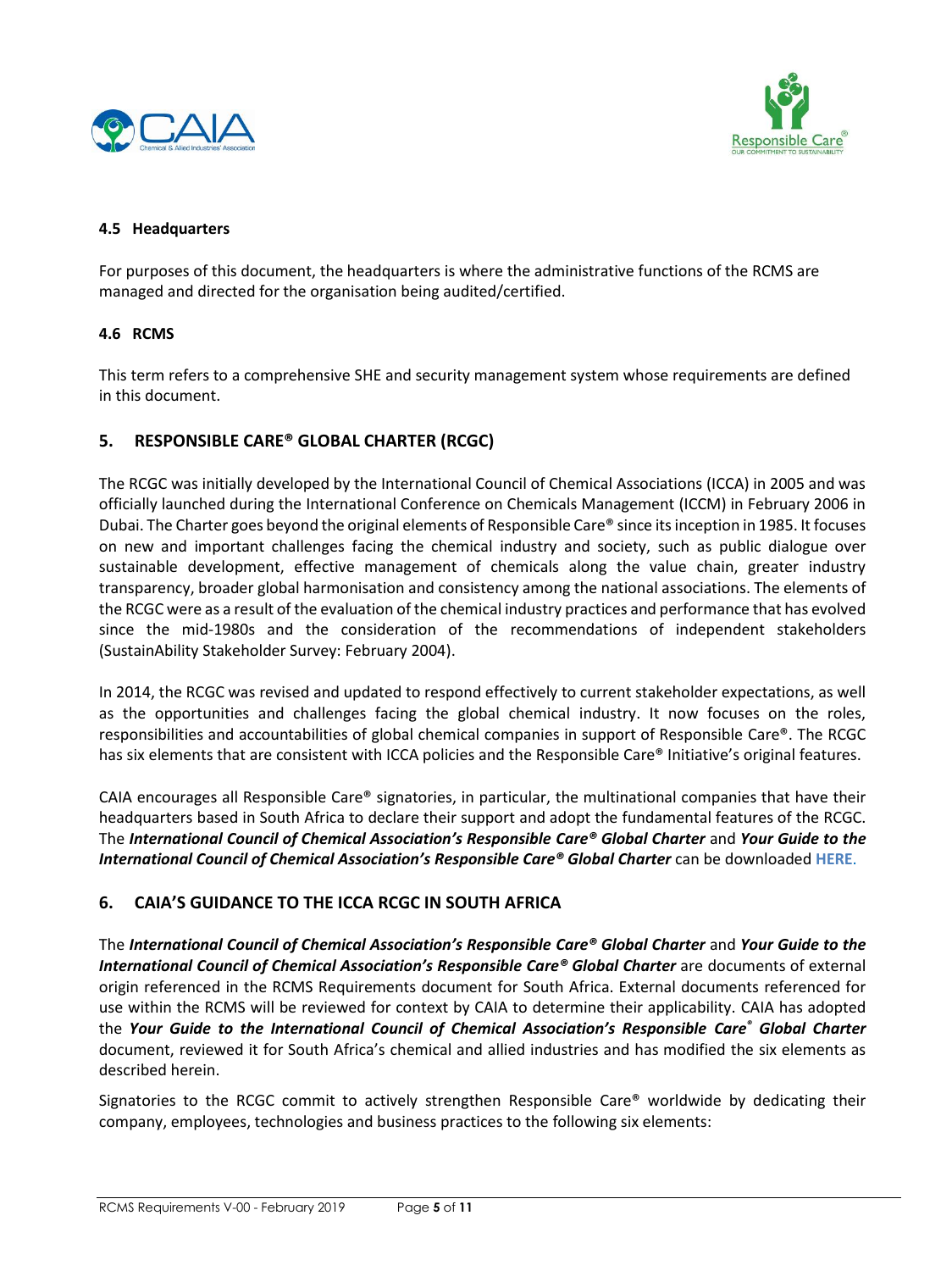



1. A *Corporate Leadership Culture* that proactively supports safe chemicals management through the global Responsible Care® Initiative.

RCGC signatories shall commit to provide leadership and resources to:

- Implement Responsible Care® principles and practices wherever the company manufactures or sells products and/or services;
- Participate in national Responsible Care® programmes where the company manufactures or sells products and/or services;
- Contribute to the further expansion of Responsible Care® in other regions where the company manufactures or sells products and/or services;
- Promote awareness of Responsible Care®;
- Provide practical support and share best practices to enable members to successfully implement Responsible Care®.
- 2. *Safeguarding People and the Environment* by continually improving the SHE performance and security of facilities, processes and technologies and by driving continual improvement in chemical product safety and stewardship throughout the supply chain.

RCGC signatories shall commit to*:* 

- Implement corporate principles, policies and procedures to safeguard employees, contractors, the public and the environment;
- Strive for continual improvement with respect to workplace health and safety, public safety, process safety, environmental performance and the security of the company's facilities, products and services.
- 3. *Strengthening Chemicals Management Systems* by participating in the development and implementation of lifecycle-oriented, science- and risk-based chemical safety legislation and best practices.

RCGC signatories shall commit to manage the safety of chemical products in accordance with the expectations of the ICCA Global Product Strategy (GPS), including:

- Active collaboration in the development and implementation of effective, risk-based chemicals management policies, regulations and performance standards;
- Active participation in capacity building initiatives to advance the safe management of chemicals where the company manufactures, sells products and/or services;
- Contributions to national and international education and research that advances understanding of the safe management of chemicals.
- 4. *Influencing Business Partners* to promote the safe management of chemicals within their own operations;

RCGC signatories shall commit to:

- Drive continual improvement in product safety and stewardship processes and management;
- Provide information and assistance to enable safe chemicals management along the value chain;
- Collaborate with chemical users on maintaining and improving processes for the safe and effective management of chemicals;
- Champion Responsible Care® along the chemical and allied industry value chain.
- 5. *Engaging Stakeholders*, understanding and responding to their concerns and expectations for safer operations and products and communicating openly on performance and products.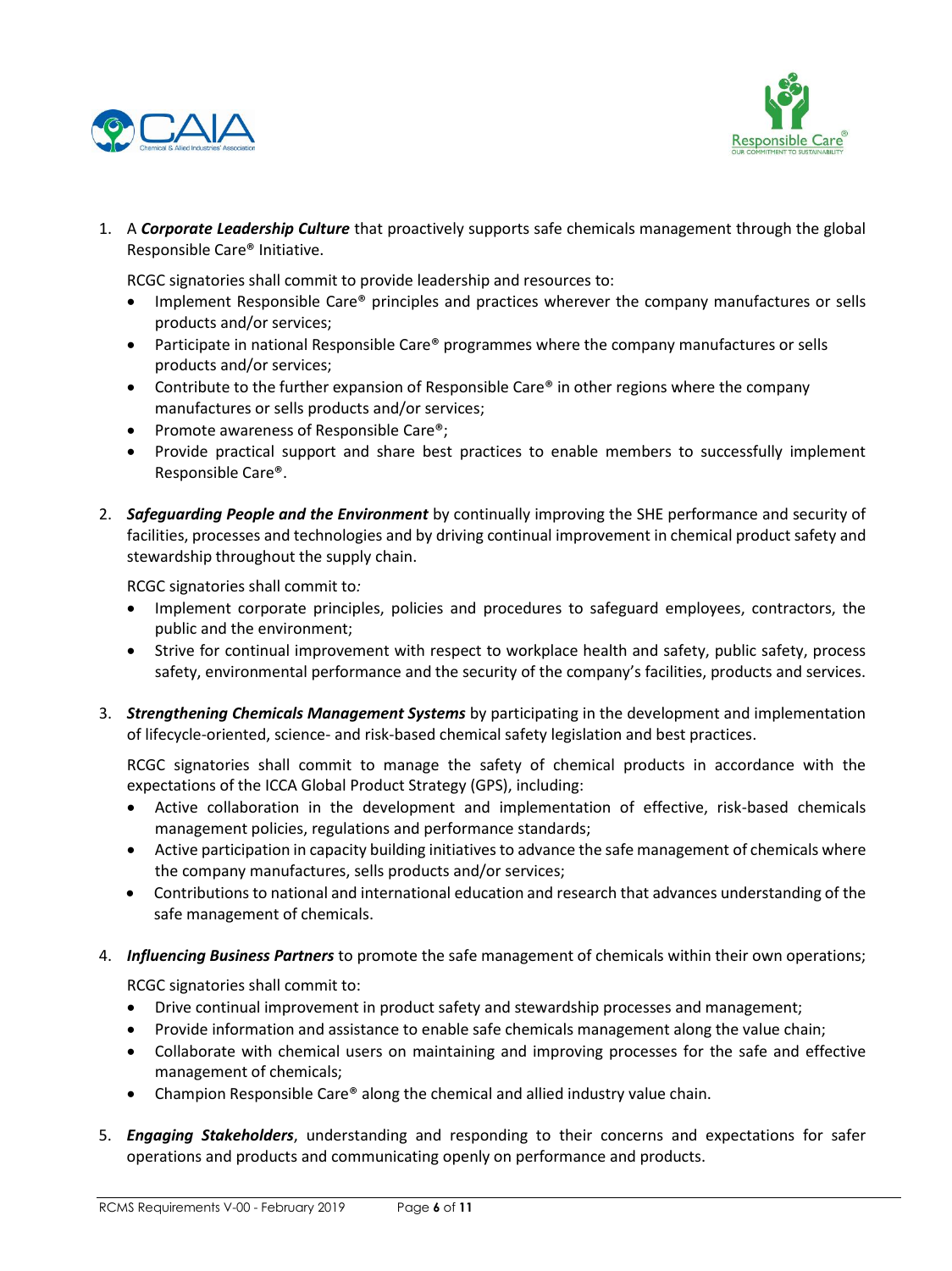



RCGC signatories shall commit to:

- Engage stakeholders to understand and respond to their concerns and expectations about chemical management across the value chain;
- Provide stakeholders with company performance and product safety information;
- Provide performance information to national and international Responsible Care<sup>®</sup> organisations to facilitate effective dialogue with the industry's stakeholders.
- 6. *Contributing to Sustainability* through improved performance, expanded economic opportunities and the development of innovative technologies and other solutions to societal challenges.

RCGC signatories shall commit to:

- Implement corporate principles, policies and processes to drive continual improvement in waste management, greenhouse gas emissions and the efficient use of resources including energy, raw materials and water;
- Promote the importance of chemicals in improving quality of life and contributing to sustainable development;
- Participate in initiatives which confirm Responsible Care® as a contributor to sustainable development and encourage others to make their own contributions to sustainability.

## **7. RCMS CERTIFICATION STEPS**

Commitment to the Responsible Care® Initiative begins at the highest level of the organisation and filters across a company's functional areas to each and every employee.

#### **7.1 Signing the Declaration**

When a company voluntarily signs the Responsible Care® Declaration, the Senior Executives commit the company to do a number of things to ensure continual improvement and ethical SHE and security practices at their sites.

It is at this point that Responsible Care® signatories may make use of the Responsible Care® logo subject to CAIA's usage criteria.

#### **7.2 Appointment of the Responsible Care® Management Representative (RCMR)**

Once a company hassigned the Responsible Care® Declaration, the Senior Executive needsto appoint an RCMR. This position should be filled by a person with sufficient interest and aptitude, and with the willingness to develop the necessary expertise, to competently account for the company's Responsible Care® programme.

The RCMR is the point of contact between the company and CAIA. He or she will also be a champion for Responsible Care® within the business and to other stakeholders.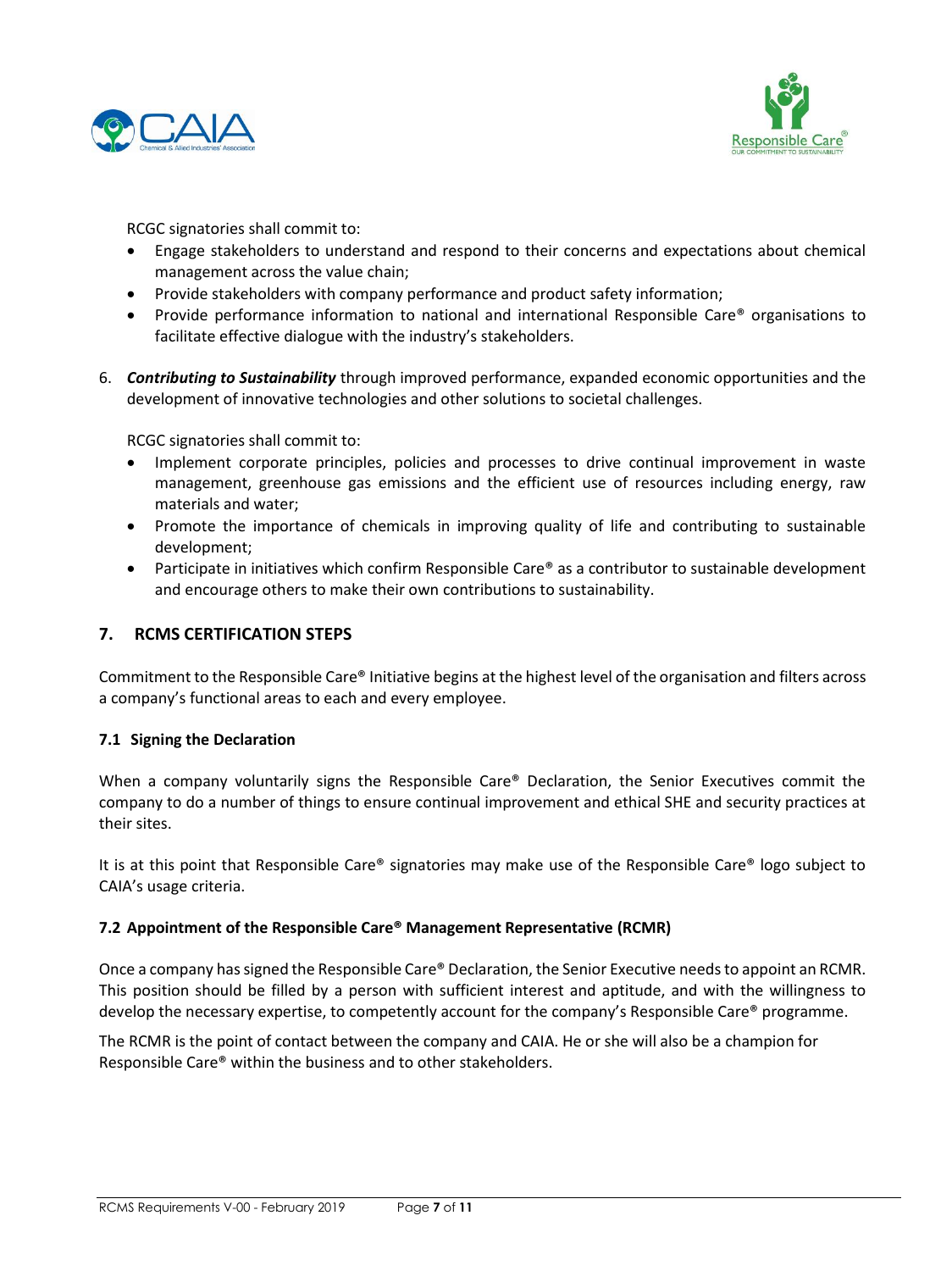



The RCMR has seven core responsibilities, namely:

- To remain conversant with the Responsible Care® Codes of Management Practice (CMP) and Guiding Principles listed in the Declaration.
- To ensure that the company/facility/site implements the Responsible Care® Guiding Principles and CMP.
- To actively participate in the relevant CAIA fora, committees, work groups, meetings and training.
- To communicate information from CAIA timeously within the company, to relevant personnel and take the necessary decisions as mandated by the company (in all CAIA/Responsible Care®-related matters).
- To ensure that the Responsible Care® self-assessments are carried out by the company as per the RCMS Requirements document.
- To ensure that RCMS audits and/or SQAS-AFRICA audits are conducted as per CAIA requirements.
- To coordinate the recording and reporting of monitoring results for the purposes of the annual KPI data and information submission and ensure approval of the submission by the Highest Authority (who may or may not be the most Senior Executive) in the prescribed timeframe and format.

#### **7.3 Pre-Assessment**

Pre-assessment is optional. This is an RCMS audit performed on companies that wish to get the highest possible understanding of their readiness prior to undergoing an RCMS audit performed by a CAIA approved RCMS auditor for certification purposes.

#### **7.4 RCMS Audits**

An RCMS audit is conducted within two years of signing the Responsible Care® Declaration and every three years thereafter, using CAIA approved RCMS auditors. The audit report should be submitted to CAIA for review and record purposes.

#### **7.5 Self-Assessment Audits**

A self-assessment audit is conducted within one year of signing the Responsible Care® Declaration and annually thereafter. The Responsible Care® self-assessment reports shall be made available for inspection by a CAIA approved Responsible Care® Auditor during Third-Party Verification Audits.

#### **7.6 KPI Data Submission**

All signatories are required to submit KPI data annually as per guidance given by CAIA.

CAIA collects data annually from its Responsible Care® signatories to:

- monitor and track KPIs;
- select candidates for the various Responsible Care® awards;
- provide year-on-year performance results;
- identify exceptional performance and where support could be offered on a signatory-specific basis;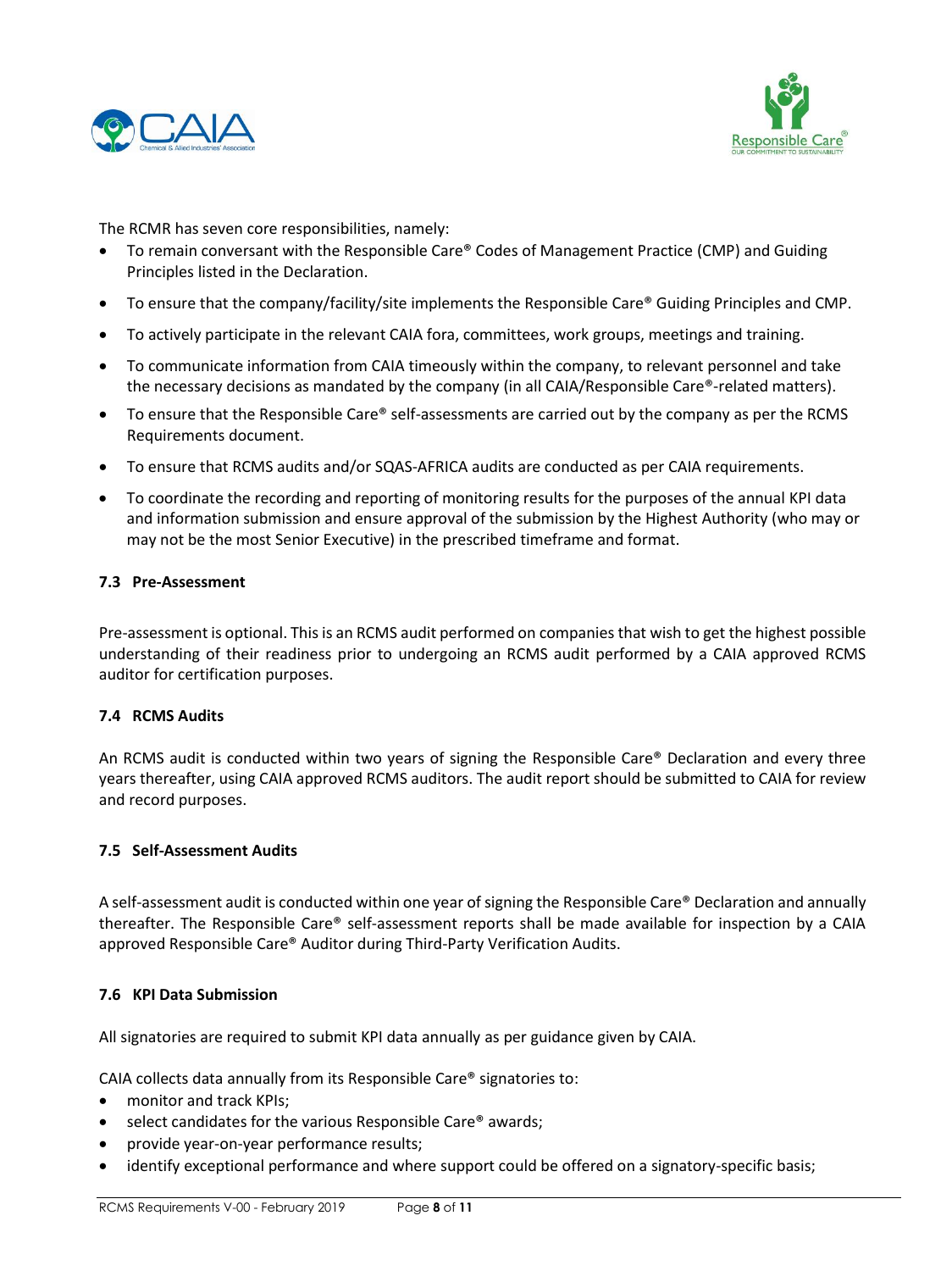



- report on aggregate performance in the annual Responsible Care® Performance Report; and
- identify areas where support can be provided to the industry in the form of workshops and training.

These KPIs are drawn from a number of key areas; such as SHE, stakeholder engagement, emergency response, certification and Responsible Care® training carried out.

Selected aggregate results are published annually in the Responsible Care® Performance Report. The reports can be downloaded from the CAIA website.

#### **7.7 Re-Certification**

Prior to the expiration of RCMS certification, CAIA approved RCMS auditors will perform re-certification audits. These audits examine the RCMS in its entirety for overall effectiveness. Certificates will be issued by CAIA, valid for a further three years.

#### **8. ROLES/RESPONSIBILITIES**

#### **8.1 Signatories**

- Fulfilment of RCMS third-party audit requirements is a mandatory element of the Responsible Care® Initiative. All signatories shall obtain certification to the Initiative, failure of which can lead to exclusion from the Responsible Care® Initiative in South Africa.
- The use of the Responsible Care® logo is restricted to companies that meet the RCMS requirements.
- Signatories shall be responsible for demonstrating conformity to the requirements of the RCMS. Refer to the CMP and the associated AGDs.
- Different sites belonging to a signatory shall be audited individually.
- KPI data shall be submitted to CAIA by each facility/site, individually.
- Signatories shall be audited once every three years, to ensure continuity of the RCMS.
- Security is a component of the RCMS and is subject to review. Signatories shall ensure that arrangements are made prior to the start of an RCMS audit regarding auditor access to security-related materials. Auditors and signatories shall work together to ensure that security-related information is protected and legal restrictions are followed while not compromising the integrity of the RCMS audit.
- Signatories are encouraged to publicise their RCMS status to their stakeholders.

#### **8.2 RCMS Auditors**

- All RCMS auditors shall meet the requirements of CAIA's *RCMS Accreditation Manual for Auditors*.
- All auditors shall ensure that audit schedules are consistent with guidance provided in the RCMS Requirements document.
- All auditors shall be familiar with CAIA's RCMS Requirements document.
- Auditors shall comply with CAIA's requests to observe them during audits, if required.
- Auditors shall send copies of audit reports to CAIA upon completing RCMS audits.
- Audits shall be conducted in accordance with the requirements of the current versions of ISO 17021 and ISO 19011.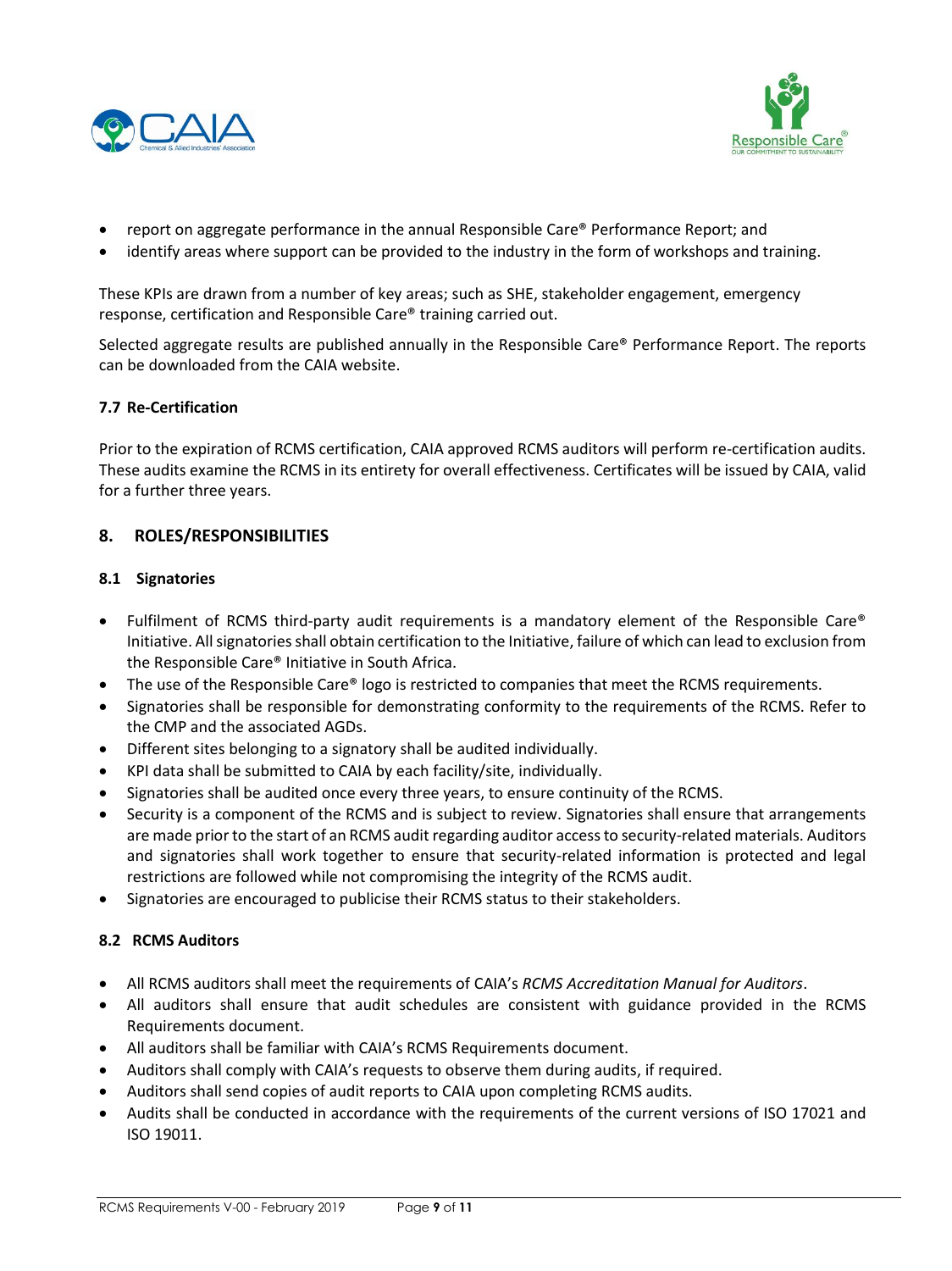



#### **8.3 CAIA**

- CAIA shall ensure that RCMS auditors are trained and accredited.
- CAIA shall ensure that the RCMS requirements are kept current and communicated to all relevant stakeholders.

## **9. RESPONSIBLE CARE® Codes of Management Practice**

Ten CMP have been developed or are still under development as indicated in the list below.

- 1. Management Commitment
- 2. Stakeholder Engagement
- 3. Pollution Prevention
- 4. Resource Efficiency
- 5. Emergency Response
- 6. Health & Safety
- 7. Process Safety
- 8. Storage & Transportation
- 9. Product Stewardship
- 10. Security (under development)

These CMP give guidance on how to implement each key area of the RCMS.

#### **10. RESPONSIBLE CARE® Audit Guidance Document**

AGDs have been compiled to guide RCMS auditors when verifying the degree of implementation of the CMP. The AGDs are intended for use by independent CAIA approved RCMS auditors, as well as signatories when preparing themselves for RCMS audits. An AGD has been developed for each CMP. Each AGD is comprised of questions and guidance to the requirements, where necessary.

The AGDs have been designed to cover all chemical and allied industries' SHE and security activities. Not all the CMP and associated AGDs will be necessarily applicable to a specific company/site/facility to be audited. The nature, scope and scale of the company's activities have to be assessed to determine which AGDs are appropriate. It is the responsibility of the signatory to justifiably exclude a CMP and its associated AGD or part thereof, as not applicable to its operations. CAIA reserves the right to make a final decision on the exclusion of any CMP and AGD or parts thereof. For multiple outcomes audits, the RCMS auditor is responsible for addressing issues required by the other international and/or national standard(s), including the scoring criteria to be employed.

#### **11. AUDIT SCORING SYSTEM**

The scoring system developed for use by RCMS auditors and signatories allows for the degree of conformance with the CMP to be quantified and tracking improvement in signatory SHE and security performance. The scoring system is set out in the table on the next page.